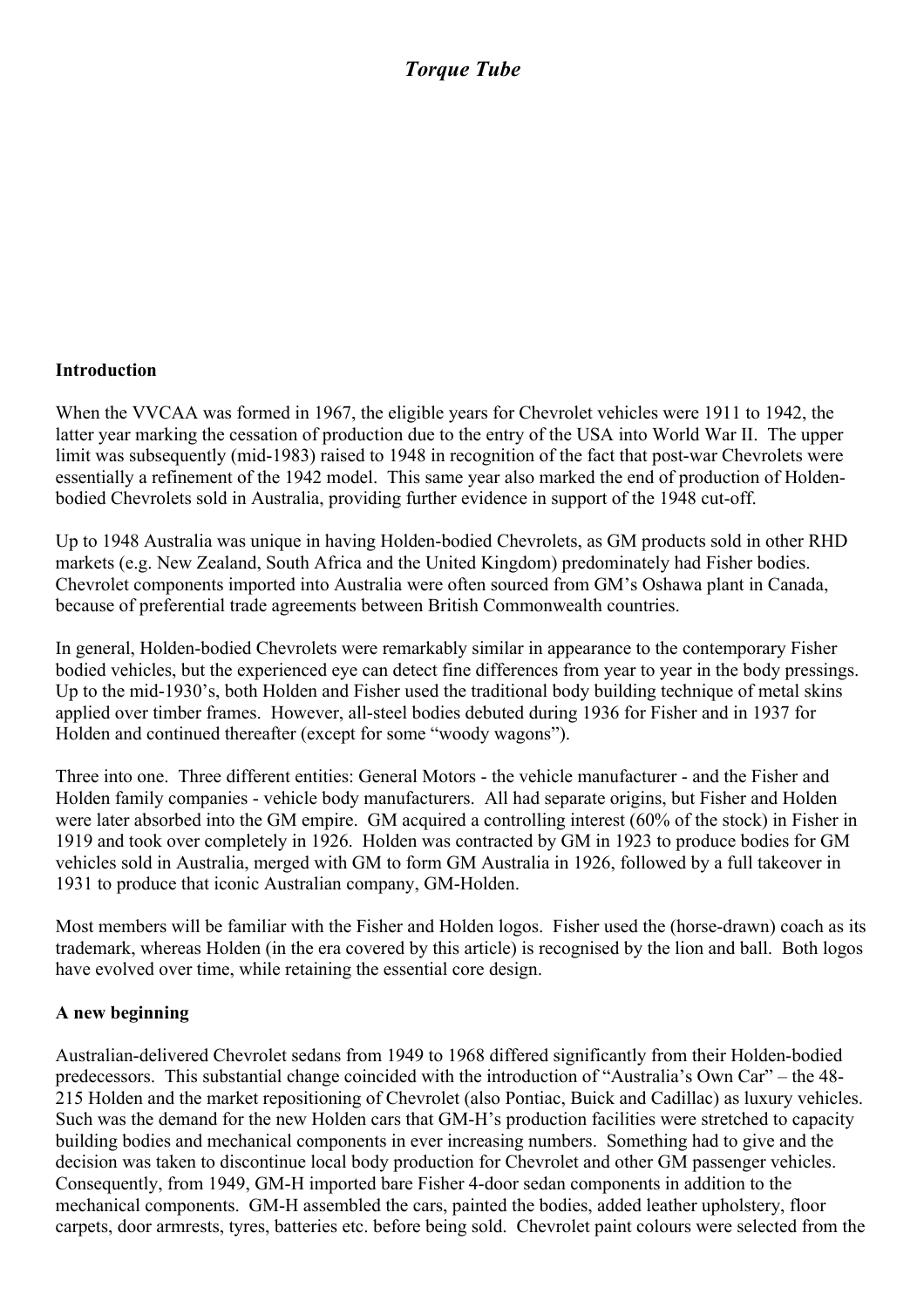Holden colour palette, but with a restricted choice. These bodies may be identified by Fisher body front door escutcheon plates and a small GM-H badge on the passenger side of the front seat frame.

In 1949 the Holden 48-215 sedan was £675 whereas the Chevrolet cost £1150; even though it could be argued that the Chevrolet was a better-appointed and more prestigious vehicle, it essentially did the same job as a Holden in terms of everyday transport. No wonder that car buyers swung in favour of the cheaper vehicle. Luckily, enough buyers stuck with Chevrolet to enable us to enjoy our hobby today!

However, GM-H continued to produce Holden-bodied Chevrolet coupe utilities, until they also met their demise in 1952 as the 48-215 Holden utility production capacity increased. GM-H also continued to manufacture bodies for Chevrolet trucks into the late1950's.

## **The Fisher Years**

Putting aside consideration of the older veteran Chevrolets, the 1948-49 disjunct effectively divides the history of Chevrolet in Australia into two sections. Much has been written about Holden-bodied Chev 4's and Chev 6's up until 1948, but the more recent Fisher-bodied models have been less thoroughly covered, possibly because such Chevrolets were ineligible vehicles in the VVCAA charter.

Our "Fisher Years" concept includes Australian-assembled Chevrolet 4-door sedans from the "new" post-WWII 1949 models through to 1968. This is somewhat of an arbitrary cut-off as a trickle of Chevrolets was available from dealers into the 1970's, but the 1968 Chevrolet models were the final ones to be finished in Australia from imported components, prior to delivery to GM-H dealerships and agencies for sale. We leave post-1968 models to others to write about. We have also eschewed dealer 'special imports' and the recent 'flood' of other body style variants imported from the USA as a result of relaxed legislation allowing LHD vehicles to be driven on Australian roads.

*1949 -1952.* The 1949 Chevrolet had a new look, appearing longer and wider than previous models, but this was an illusion as both the wheelbase and overall length were slightly reduced. The Chevrolet available to Australian buyers was relatively plain compared with the variety of body styles and levels of trim available in the USA and was designated a 'Styleline' model. No doubt due to the small size of the Australian market, the only model offered was a base series 4-door sedan, albeit with locally made leather upholstery and quality trim. Mechanically identical with USA models, in reality the "new" 1949 Chevrolet was little different from the 1948 Chevrolet under the skin, although the front suspension was modified with airplane style shock absorbers. 1950 – 1952 models followed this trend, with annual facelifts to distinguish each year's cars. All models used the 216.5 cu in. engine and manual 3-speed transmission. Bendix brakes were introduced in 1951, replacing the former Huck design. All years shared the same dashboard of 1949 design, with its circular instrument binnacle, unlike the USA where a different dashboard was used in 1951-2.

*1953 – 1954.* Chevrolet changed its model designation for 1953, the base '150' series and mid-range '210' series sitting below the 'Bel-Air' models. The second new body design since WW II was introduced, immediately distinguishing the 1953 Chevrolet from previous years; the mudguard line was raised and a one-piece windscreen introduced. The Australian 1953 Chevrolet was based on the '150' formula. Engines were designated as "Blue Flame" with 235.5 cu in capacity. A substantial leap in appearance came with the release of the 1954 Australian Chevrolet, based for the first time on the mid-range '210' series, "dressed up" with lashings of stainless steel body garnish surrounding the windows, at mid-height along doors and mudguards and the gravel shield adorning the front of the rear mudguard curve. Styling changes for 1954 included the wrap-around rear window and revised grille and tail lights. A manual transmission remained standard in both years.

*1955 – 1957.* The Australian "Tri-Series" Chevrolets were again based on the '210' series and were quite attractive in their own right. Not only did they look lower, they actually were by at least 2½ ". Totally new sheet metal was carried on a revised frame that had greater twist resistance even though lighter in weight. A new ball joint front suspension debuted, banishing king pins forever! There was also an open tail shaft with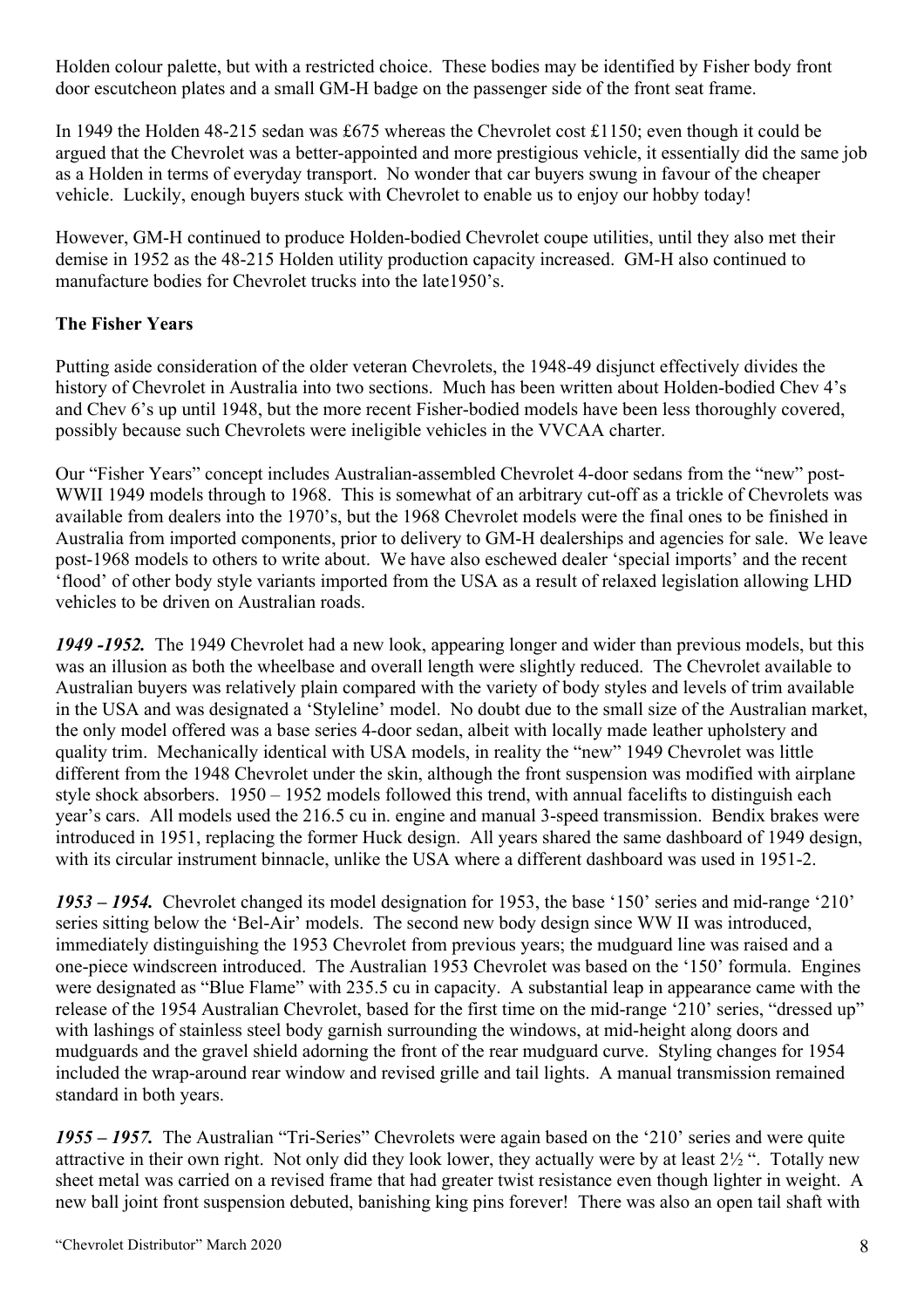two universal joints instead of the former torque tube connecting transmission and differential. These mechanical upgrades ushered Chevrolet into the modern era of automobile design.

The 1955 Chevrolet looked distinctly different from the 1954 it superceded - one is immediately struck by the wrap-around windscreen and vertical "A" pillar that continued through 1957 (setting the style for the FB and EK Holdens). The 1955 dashboard was also common to all three years, unlike the USA where 1957 Chevrolets used a revised instrument cluster. The 1956 Chevrolet received a minor face lift, while the 1957 featured a heavily revised frontal treatment and those fabulous fins (if you like such things) at the rear. No V8 engine was offered here, Australian Chevrolets continuing with the tried and true 235.5 cu in six and manual transmission. The popularity of 1955-7 Chevrolets continues today, particularly 1957 models.

*1958.* Worldwide, the appearance of the 1958 Chevrolet raised eyebrows and Australia was no exception. Gone were the exaggerated tail fins of the 1957 Chevrolet to be replaced with wide, flat tops to the mudguards and quad headlights for the first time. The wrap-around windscreen was retained (and would finally be phased out on the 1961 model). 1958 was a stand-out year design-wise for Chevrolet but the design was not perpetuated as was previous custom of using the same basic body with yearly face lifts for 2, 3 or 4 years; the 1959 Chevrolet was very different again. With revised model nomenclature in 1958, Australian Chevrolets were badged 'Biscayne', equivalent to the former '210' series, still using the 235.5 cu in six and manual transmission. Two-tone paintwork was a common feature of 1958 Chevrolets sold in Australia and some very nice colour combinations were available.

*1959 – 1960.* If 1958 Chevrolets raised eyebrows, the 1959 models raised them further because of the radical rear styling with 'gull-wing' fins and 'cats eye' tail lights. Model nomenclature was again revised, with the 'Bel-Air' line now the mid-range Chevrolet predominantly sold in Australia, for the last time fitted with the 235.5 cu in six and manual transmission. A few fully-imported top-of-the-line Impala models were sold by some dealers and most of these were V8-powered with automatic transmissions. Local regulations caused GM-H to attach those small amber turn indicators underneath the gull wing fins – looking very amateurish at least. From 1960, GM-H lifted their act by manufacturing amber turn indicator lenses, a move made possible by the multiple tail light/indicator arrangement developed by Chevrolet stylists. In GM-H's defence, this was not feasible with the single lens 'cats eye' on the 1959 model.

The 1960 models received revised front- and rear-end treatment that toned down the radicalism of the previous year. GM-H finally relented and introduced V8 engines and automatic transmissions to its Chevrolet range in Australia and this combination continued to the close of Australian assembly of 1968 models in early 1969. 1960 models had the 170hp, 283 cu. in. version of the V8's offered overseas.

*1961 – 1962.* The 1961 Chevrolet was substantially restyled; gone were the wrap-around windscreen and tail fins. The 'Bel-Air' 4-door sedan continued to be the model designated for Australia with its roofline overhanging the back window and giving a very distinctive appearance. The quality of the interior appointments continued in the vein of previous years. A new dashboard/instrument panel was introduced, a RHD version of the 1961 Pontiac sold in the USA and would continue to be used until 1964.

The traditional facelift distinguished the 1962 'Bel-Air' from the 1961 and resulted in a cleaner look, but the mechanical detail was essentially the same. Later in the model year some GM-H dealers offered fullyimported 'Impala' 4-door hardtops, but in low numbers compared with Australian-assembled 'Bel-Air's.

*1963 – 1964.* GM-H continued to assemble their version of the 'Bel-Air' pillared 4-door sedan, that for the first time featured a heater/demister and power steering as standard equipment. Styling was again new with a squared-off look front and rear. Smaller numbers of fully-imported 'Impala' 4-door hardtops offered by the bigger dealers gave Australians a wider choice – for a £400 premium. A mild facelift characterised the 1964 model year; power brakes became standard equipment and a metallic paint option became available.

Vintage Chevrolet Association of Queensland Inc. 9 *1965 – 1966.* The slab-sided look of the 1964 Chevrolet was replaced with "Coke-bottle" styling that transformed its appearance and made for a much more attractive car. For the first time, GM-H assembled both the 'Bel-Air' 4-door pillared sedan and the 'Impala' 4-door hardtop, but the latter had much lower